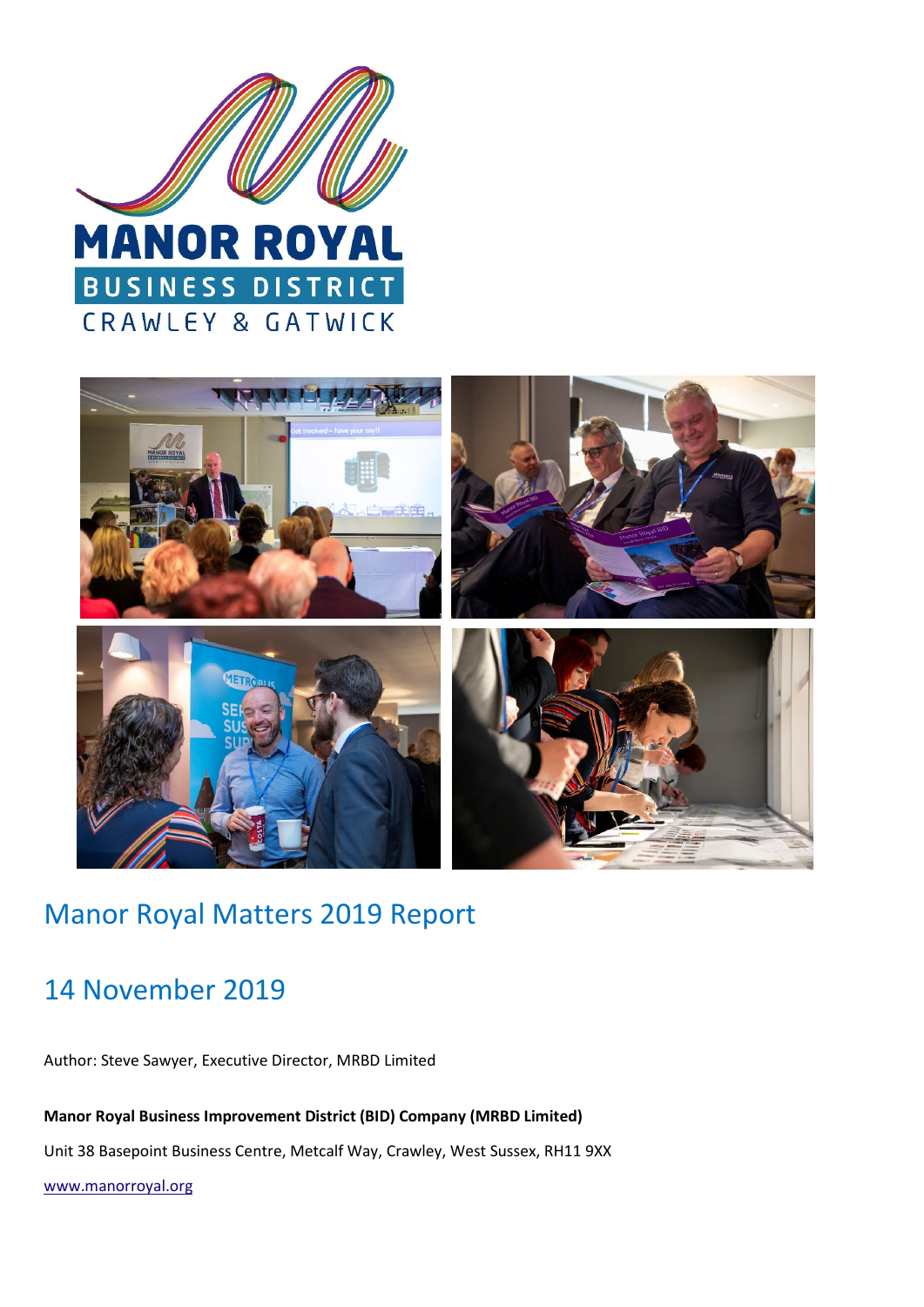#### **INTRODUCTION**

Manor Royal Matters took place on 14<sup>th</sup> November 2019 at the Sandman Signature Hotel. Manor Royal Matters is one of the main Manor Royal BID events of the year and this year incorporated the Manor Royal BID AGM.

The event provided an opportunity for delegates to find out about and comment on the progress of the Manor Royal BID by participating in an electronic voting session covering people's experience of doing business on the Manor Royal Business District, their feelings about what the BID should do and wider issues impacting on business in Manor Royal.

As well as the BID AGM, the event comprised a presentation on the performance of the BID, its plans for the future, voting on questions using electronic voting pads and a keynote presentation from RBS Economist Marcus Wright. After the break delegates attended one of three breakout sessions on: Place Matters, Property Matters or Wellbeing & Community Matters.

Over 100 delegates attended the event of which between 80 and 90 participated in the electronic voting session.

This report provides a commentary on the how the Manor Royal delegates voted and will be used to inform the work of the Manor Royal BID.

### **DEMOGRAPHIC OF DELEGATES**

| Micro business (less than 10 employees)              | 26.1% |
|------------------------------------------------------|-------|
| Small business (between 10 and 50 employees)         | 15.2% |
| Medium sized business (between 50 and 250 employees) | 16.3% |
| Large sized business (250 plus employees)            | 42.4% |

Companies of different sizes were fairly well represented, although most delegates were from a large company employing more than 250 employees. While not representative of the company profile of Manor Royal (where about 89% of Manor Royal companies employ less than 250 employees), it is more closely representative of the area's employee profile.

### **HOW SATISFIED ARE YOU WITH MANOR ROYAL?**

90.2% of those voting from Manor Royal said they were either satisfied or very satisfied with Manor Royal, compared to 82.8% who made the same claim last year. Fewer people said they were Dissatisfied (7.8%) compared to last year (10%) although the BID is still keen to understand why.



40% also felt that Manor Royal had got better in the last year, compared to 73.3% who felt the same way in 2018, while another 40% felt the place had stayed the same.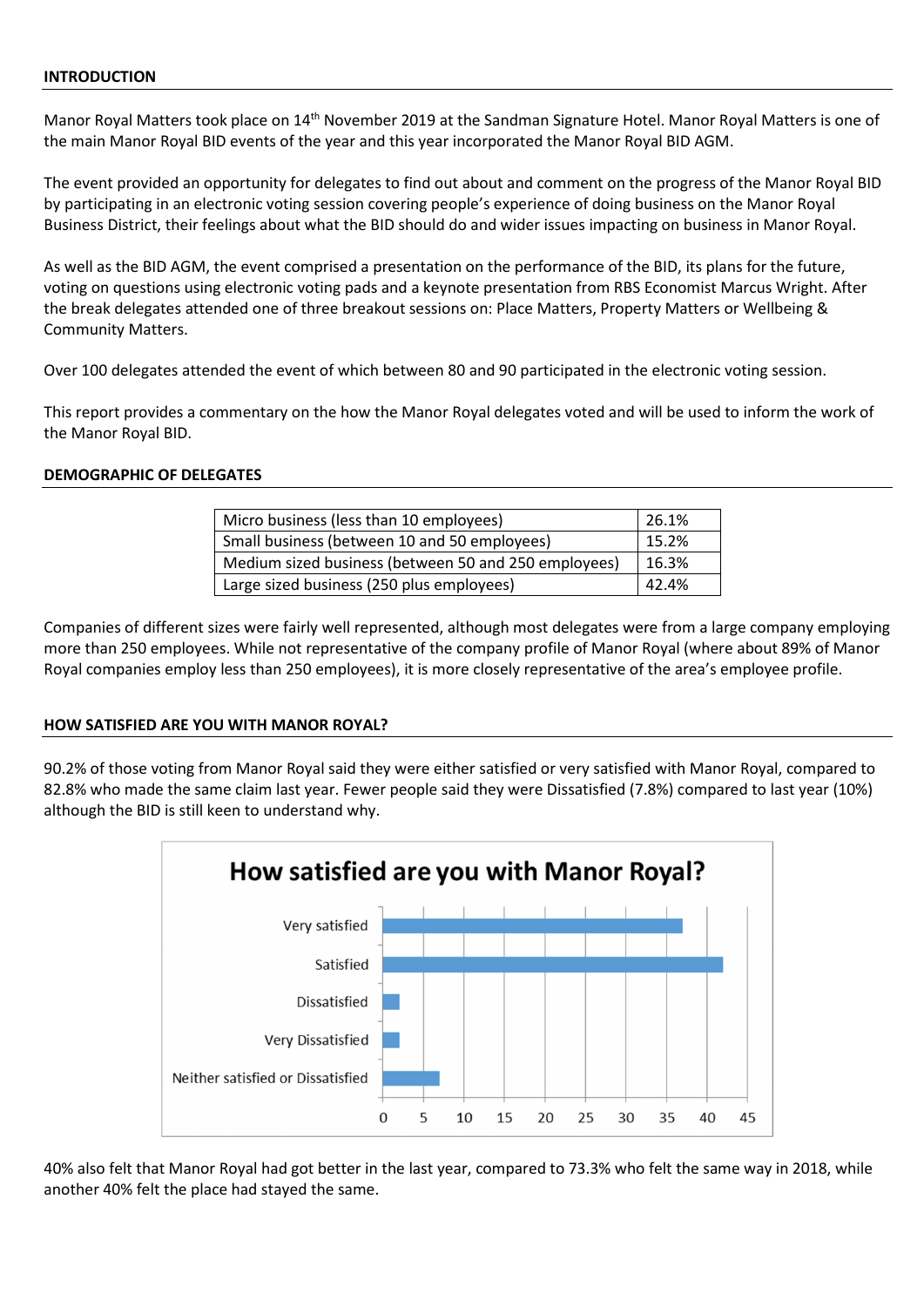

Over 90% of people said they were supportive of the Manor Royal BID, with 86% reporting that the BID was focussed on the right things. 72% felt the BID was doing a good job on delivery with a further 11.6% who felt the BID was doing OK. 4% felt the BID was not focussed on the right things and 10% felt the BID was mostly focussed on the right things but that something was missing. The Manor Royal BID actively encourages feedback to help us continually improve the service we can provide.

### **ON MANOR ROYAL BID PROJECTS**

When asked about the Manor Royal BID projects people most valued there was a reasonable consistency between what people said this year compared to last year. Events still rank highly as does the work done to represent and promote the area. Training & Recruitment support dropped down a few places compared to last year but remains very popular in terms of take up of the Training Programme and free to access dedicated Manor Royal Jobs Board.

| <b>Project</b>                                       | 2019  |      | 2018  |             |
|------------------------------------------------------|-------|------|-------|-------------|
|                                                      | %     | Rank | %     | <b>Rank</b> |
| Helping to connect businesses                        |       |      | 22.1% |             |
| Events                                               | 22.9% |      | 16.2% |             |
| Representing & promoting the area                    | 20.0% | 2    | 14.7% | 3           |
| Projects that improve appearance & facilities        | 14.3% | 3    | 10.3% | 5           |
| Enhanced maintenance service                         | 11.4% | 4    | 8.8%  | 6           |
| Dedicated security and management                    | 11.4% | 5    | 7.4%  |             |
| Looking at on-site energy generation from renewables | 11.4% | 6    | 4.4%  | 8           |
| Training & recruitment support                       | 5.8%  |      | 11.8% |             |
| Initiatives to save money                            |       |      | 4.4%  |             |

Those aspects of place management (Maintenance and Security) have increased slightly in importance compared to last year, as have aspects of place improvement (appearance and facilities).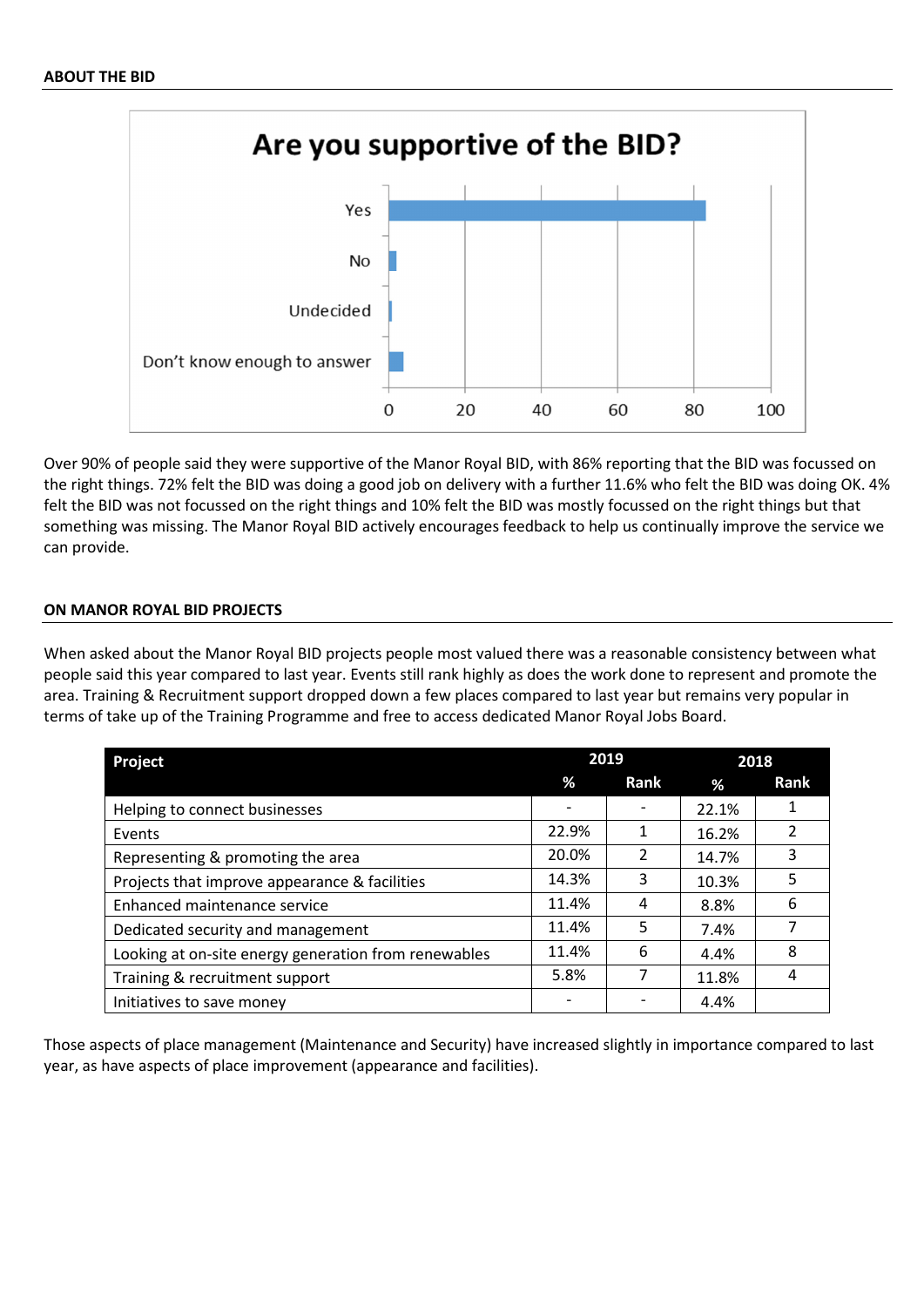### **ON WAYS TO IMPROVE MANOR ROYAL**

This question focussed on ways delegates would like to see Manor Royal improve. There was a significant degree of variation from last year with "Building a strong community" moving from near the bottom to the top of the list of improvements supported. "Faster broadband" has moved up in importance, while "Parking and transport issues" remains at or near the top of the list.

| <b>Description</b>                      | 2019  |       | 2018           |       |
|-----------------------------------------|-------|-------|----------------|-------|
|                                         | Rank  | %     | Rank           | %     |
| Build a strong community                | 1     | 27.3% | $=7$           | 8.8%  |
| Tackle parking & transport issues       | 2     | 18.2% | 1              | 26.3% |
| Faster broadband                        | 3     | 13.6% | $=$ 5          | 8.8%  |
| Improve the appearance / tidiness       | 4     | 11.4% | 3              | 12.3% |
| Better facilities / open spaces         | $=$ 5 | 9.1%  | $\overline{2}$ | 19.3% |
| Strive for excellence in sustainability | $=$ 5 | 9.1%  | $=7$           | 7.0%  |
| Better security                         | 7     | 6.8%  | $=$ 5          | 8.8%  |
| Help reduce costs                       | 8     | 4.5%  |                |       |

### **CONFIDENCE LEVELS & PREDICTED GROWTH**

Manor Royal companies reported high-levels of confidence with over 80% reporting feeling either moderately or very confident. 77% expected their business to grow in the next year, while 14.6% expected things to remain the same. Just 6.3% of respondents anticipated that their business would shrink in the year ahead.